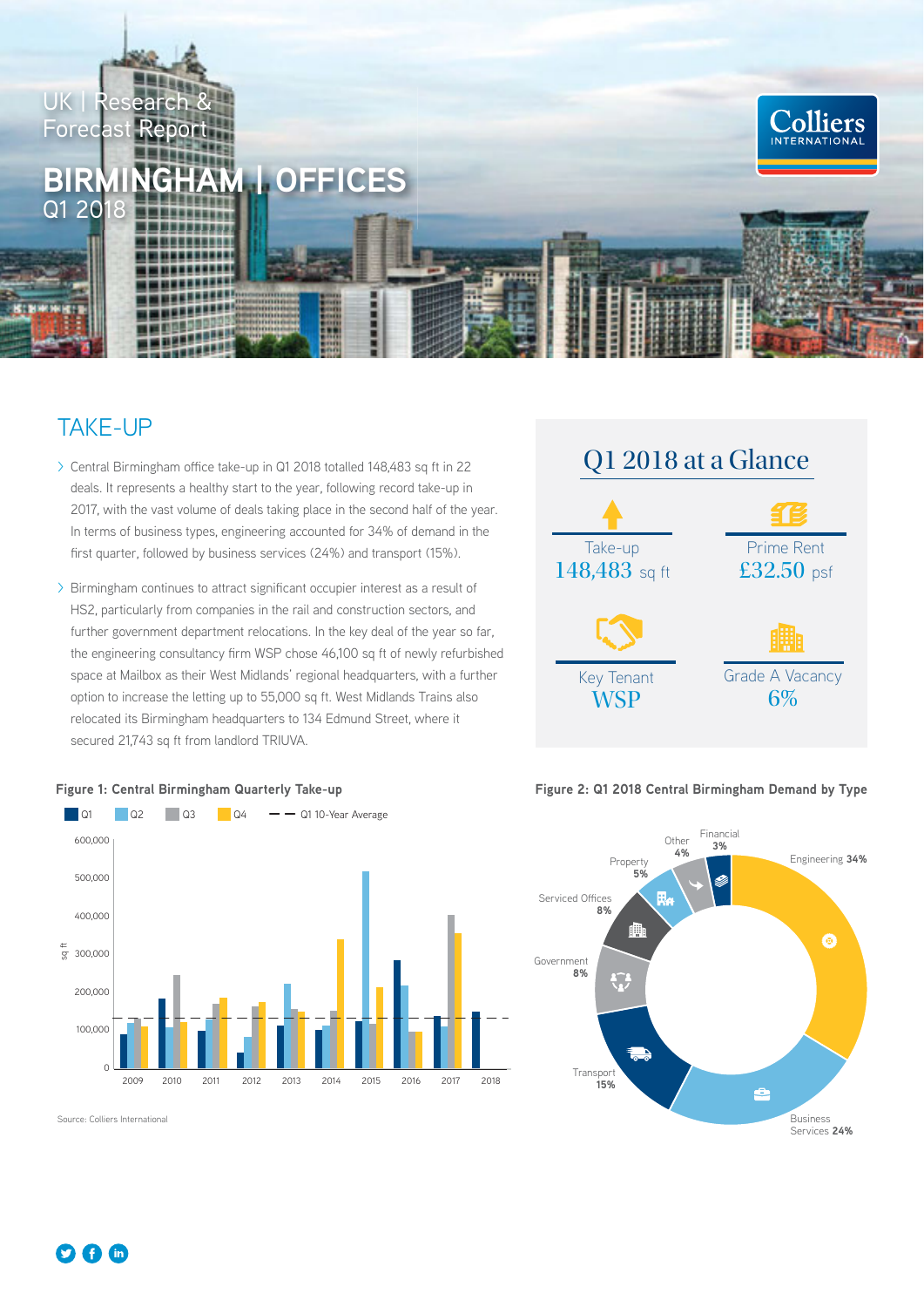## **SUPPLY**

- $\geq$  Existing Grade A office availability in the city core represents only circa 230,000 sq ft, while vacancy is just under 6%. The supply levels are expected to be eroded even further for the next 12 to 18 months, until the next big tranche of speculative office space is delivered, most notably at Three Snowhill and Two Chamberlain Square. Work on 223,000 sq ft 103 Colmore Row, Birmingham's tallest office tower on the site of the former NatWest Tower, is also set to start in the coming months.
- > The Birmingham central business district will undergo expansion, with new distinctive districts emerging as a result of HS2. Other developments, such as the 42-acre Birmingham Smithfield is planned to deliver over three million sq ft of commercial space. In Edgbaston, the city council also approved proposals for the £300 million New Garden Square, which could potentially accommodate more than 600,000 sq ft of office space.

#### **RENTS**

 $\geq$  Headline office rents in Birmingham remain at £32.50 psf and those are likely to exceed £33.00 psf in the coming year as key Grade A office schemes complete. The ever-decreasing supply could also see prime Grade A rents reach £34.50 psf by 2021. Due to low levels of supply, secondary rents are also likely to see an upward movement from the current £22.50 psf to £24.50 psf by 2021.

### INVESTMENTS

- $\geq$  Birmingham has benefited from substantial regeneration and inward investment in recent years of circa £1 billion, raising the city's business profile and attracting global companies. The first three months of the year saw £163 million invested in Birmingham office assets, 25% above long term Q1 average.
- > The city continues to attract overseas capital, which accounted for 59% in the first quarter of the year. In the largest transaction, the recently refurbished 55 Colmore Row was acquired for £98 million by TH Real Estate for its European Cities Fund. Its previous owner, IM Properties, carried out £30 million refurbishment of the office in 2017. Royal London Asset Management (RLAM) also completed the purchase of 5 St Philips Place for £45 million, reflecting a net initial yield of 4.70%.
- $\triangleright$  Prime office yields remain at 4.75%, in line with the prime regional average. We expect yields to remain unchanged for the remainder of the year as investors continue to look at regional cities away from London.









**Figure 4: Birmingham Rents & Forecasts (psf)**